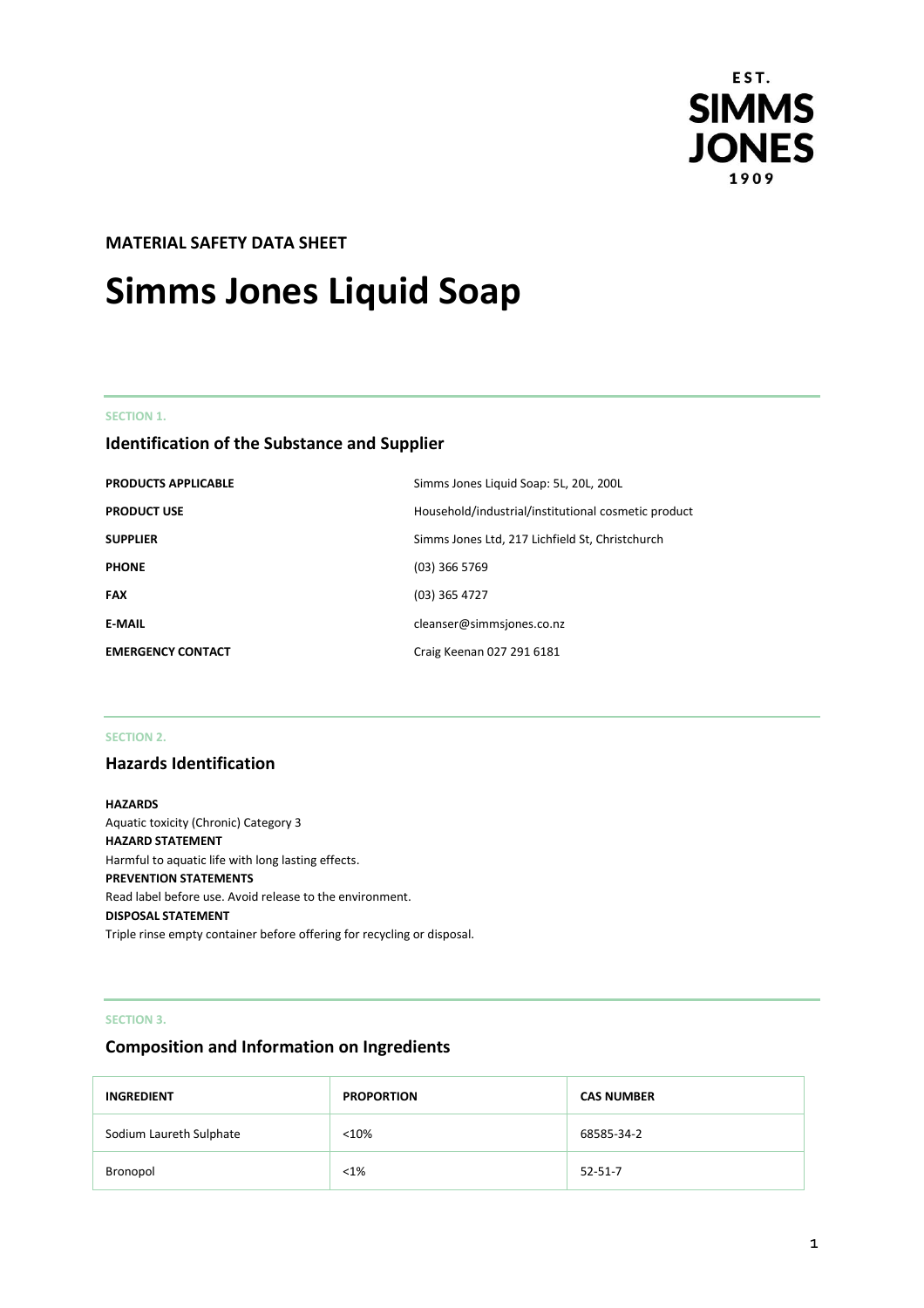# **SECTION 4.**

# **First Aid Measures**

**IF IN EYES:** Rinse cautiously with water for several minutes. Remove contact lenses, if present and easy to do. Continue rinsing.

**IF SWALLOWED:** Rinse mouth and drink plenty of water. Do not induce vomiting. Call a doctor immediately.

#### **SECTION 5.**

# **Fire-Fighting Measures**

| <b>EXTINGUISHING MEDIA</b>      | Foam, $CO2$ , dry chemical, or water fog            |
|---------------------------------|-----------------------------------------------------|
| <b>COMBUSTION PRODUCTS</b>      | Bromine compounds and oxides of carbon and nitrogen |
| <b>FIRE-FIGHTING PROCEDURES</b> | Normal fire-fighting procedures may be used         |

## **SECTION 6.**

# **Accidental Release Measures**

| <b>EMERGENCY PROCEDURES</b>      | No special procedures required                                                                   |
|----------------------------------|--------------------------------------------------------------------------------------------------|
| <b>ENVIRONMENTAL PRECAUTIONS</b> | Avoid release to the environment                                                                 |
| <b>SPILL CONTROL</b>             | Collect leaking liquid in sealable containers and<br>wash contaminated area with plenty of water |

#### **SECTION 7.**

| <b>Handling and Storage</b> |                                                            |
|-----------------------------|------------------------------------------------------------|
| <b>HANDLING PRECAUTIONS</b> | None required                                              |
| <b>STORAGE</b>              | Store in a cool, dry place. Keep out of reach of children. |

### **SECTION 8.**

# **Exposure Controls/Personal Protection**

| <b>EXPOSURE LIMITS</b>        | Not Determined |
|-------------------------------|----------------|
| <b>ENGINEERING CONTROLS</b>   | None required  |
| <b>RESPIRATORY PROTECTION</b> | None required  |
| <b>PROTECTIVE GLOVES</b>      | None required  |
| <b>EYE PROTECTION</b>         | None required  |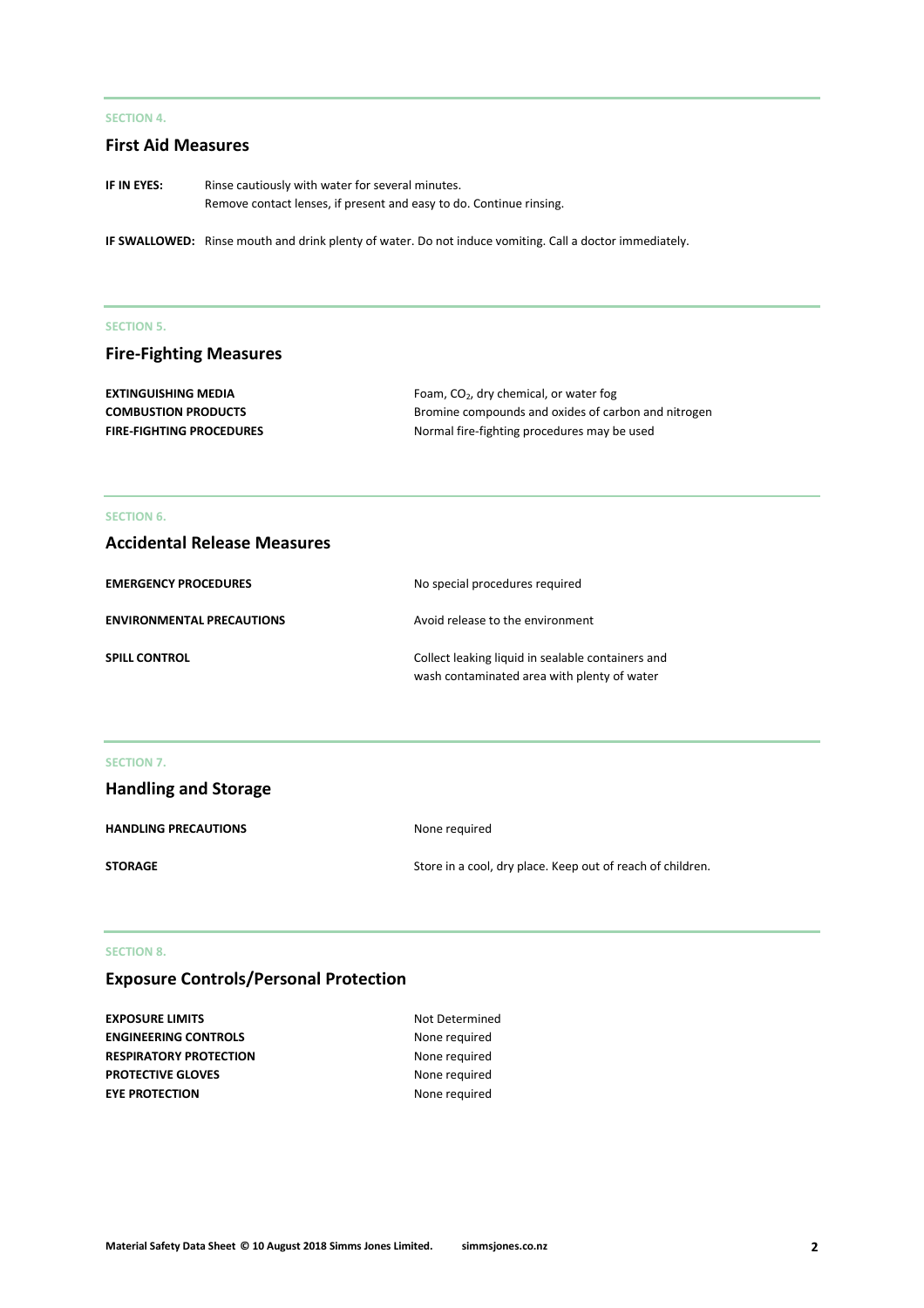# **SECTION 9.**

# **Physical and Chemical Properties**

- **APPEARANCE** Thick apricot pearlised liquid **ODOUR** Apple **ODOUR THRESHOLD** Not Available **pH** 6-7 **MELTING POINT/FREEZING POINT**  $\langle$  0ºC **INITIAL BOILING POINT** >100<sup>o</sup>C **FLASH POINT** Not Flammable **FLAMMABILITY** Not Flammable **FLAMMABILITY OR EXPLOSIVE LIMITS** Not Flammable **VAPOUR PRESSURE** Not Determined **VAPOUR DENSITY** Not Determined **RELATIVE DENSITY** 1.04 **SOLUBILITY** Completely miscible with water **PARTITION CO-EFFICIENT: n-OCTANOL/WATER** Not Determined **AUTO-IGNITION TEMPERATURE** Not Applicable **DECOMPOSITION TEMPERATURE** 90°C KINEMATIC VISCOSITY **Not Determined** 
	-

# **SECTION 10.**

# **Stability and Reactivity**

**STORAGE CONDITIONS** No special conditions required **INCOMPATIBLE SUBSTANCES** None known **HAZARDOUS DECOMPOSITION PRODUCTS** None known

**REACTIVITY Not reactive with other chemicals or cleaners Not reactive with other chemicals or cleaners** 

# **SECTION 11.**

# **Toxicological Information**

**ACUTE TOXICITY** ACUTE **TOXICITY** ACUTE **NO** acute effects **SERIOUS EYE DAMAGE/IRRITATION** Causes serious eye irritation **RESPIRATORY OR SKIN SENSITISATION** May cause skin sensitisation GERM CELL MUTAGENICITY No data available **CARCINOGENICITY** Not carcinogenic **REPRODUCTIVE TOXICITY No reproductive toxicity SPECIFIC TARGET ORGAN TOXICITY -SINGLE EXPOSURE** No specific organ toxicity **-REPEATED EXPOSURE** No specific organ toxicity **ASPIRATION HAZARD No aspiration hazard No aspiration hazard** 

**SKIN CORROSION/IRRITATION** Causes skin irritation. May cause an allergic skin reaction.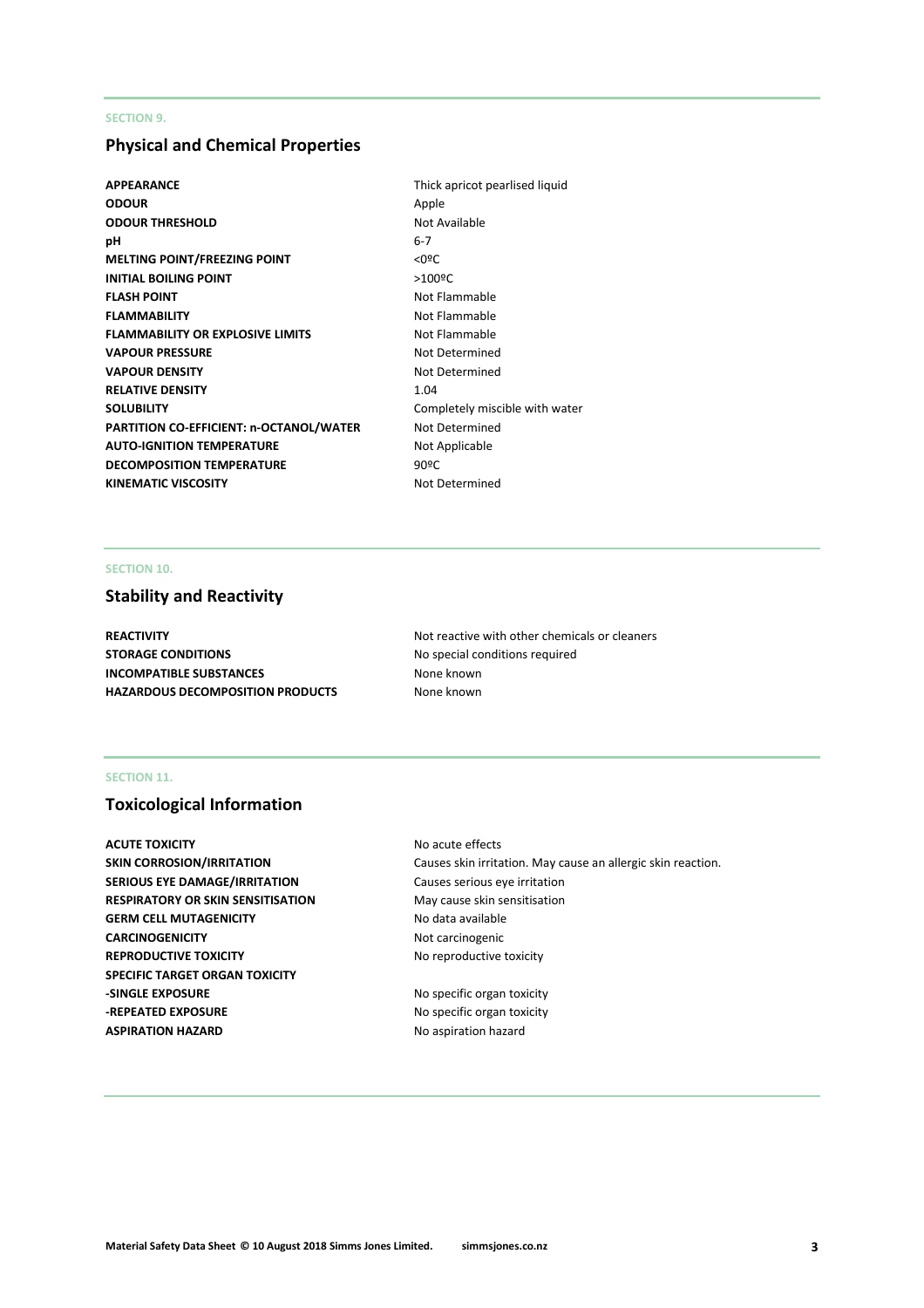# **SECTION 12.**

# **Ecological Information**

#### **SODIUM LAURETH SULPHATE**

### **ECOTOXICITY**

STUDY: Ceriodaphnia dubia (Water flea), 48 h, EC<sub>50</sub> VALUE: 3.43 mg/L SOURCE: Warne, M.S.T., and A.D. Schifko (1999). Toxicity of Laundry Detergent Components to a Freshwater Cladoceran and Their Contribution to Detergent Toxicity. Ecotoxicology and Environmental Safety 44(2):196-206. [ECOTOX]

| <b>BIODEGRADABILITY</b>          |
|----------------------------------|
| <b>BIOACCUMULATIVE POTENTIAL</b> |
| <b>MOBILITY IN SOIL</b>          |

**Rapidly Degradable Not Bioaccumulative Not Determined** 

#### **BRONOPOL**

#### **ECOTOXICITY**

**ACUTE**  STUDY: Opossum shrimp (Mysid), 48 h, EC<sub>50</sub> VALUE: 1.6 mg/L SOURCE: USEPA Office of Prevention, Pesticides, and Toxic Substances Database

STUDY: Rainbow trout, 96 h, LC50 VALUE: 20 mg/L SOURCE: Ref No: 344. Office of Pesticide Programs (2000) Pesticide Ecotoxicity Database. Environmental Fate and Effects Division, USEPA, Washington, D.C. [ECOTOX]

#### **CHRONIC**

STUDY: Water flea (Daphnia), NOEL VALUE: 0.56 mg/L SOURCE: USEPA Office of Prevention, Pesticides, and Toxic Substances Database

**BIODEGRADABILITY** Rapidly Degradable **BIOACCUMULATIVE POTENTIAL** Not Bioaccumulative **MOBILITY IN SOIL** MOBILITY IN SOIL

#### **SECTION 13.**

# **Disposal Considerations**

**DISPOSAL** DISPOSAL DISPOSAL DISPOSAL Triple rinse empty container before offering for recycling or disposal.

### **SECTION 14.**

# **Transportation Information**

**UN NUMBER** Not Hazardous for transport **SHIPPING NAME** Liquid Soap **DANGEROUS GOODS CLASS** Not Hazardous for transport **UN PACKING GROUP** Not Hazardous for transport

**ENVIRONMENTAL HAZARDS Harmful to aquatic life with long lasting effects SPECIAL PRECAUTIONS** No special precautions required